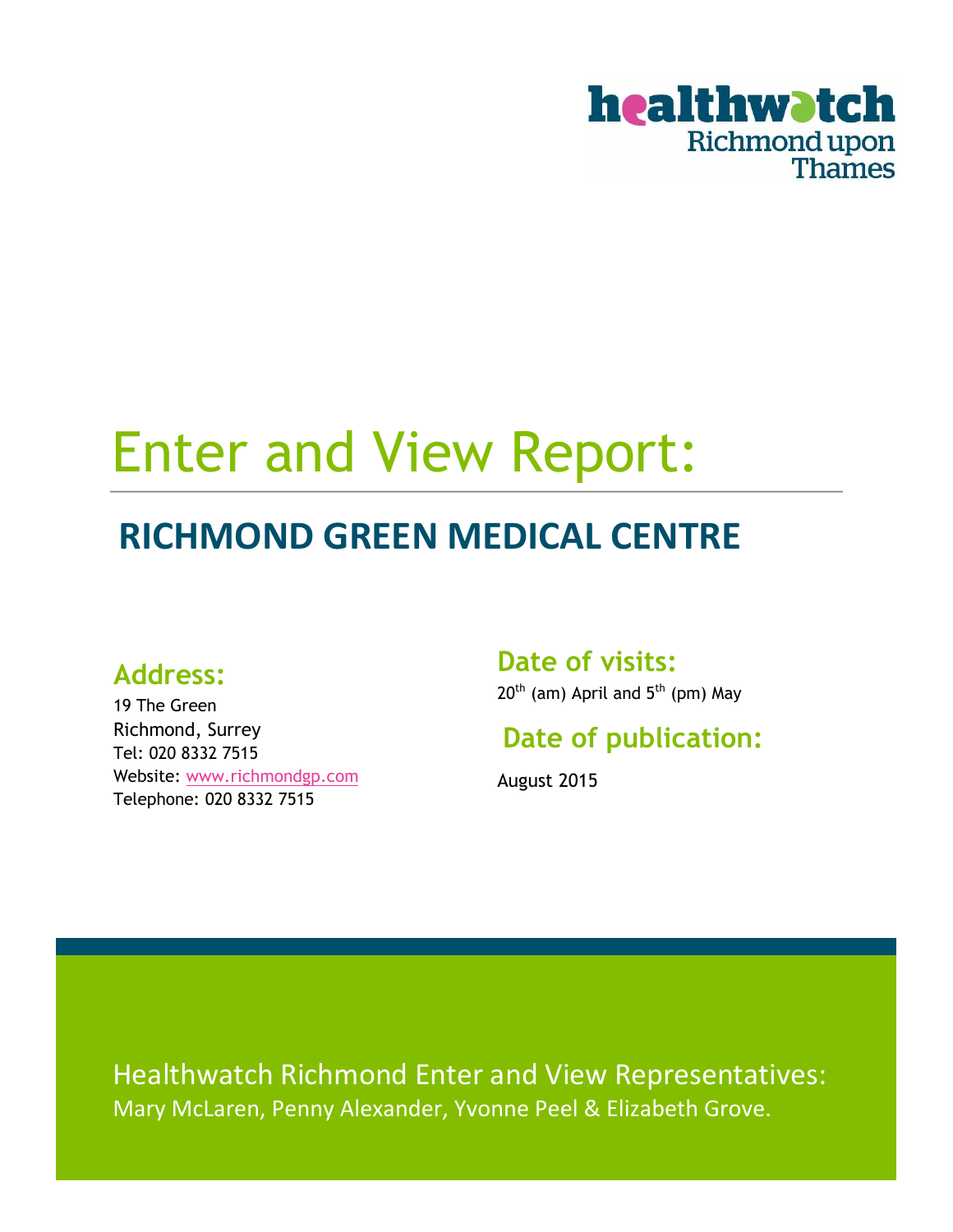## Introduction

In February 2014, Healthwatch Richmond held a public GP Forum with local residents, GPs and key organisations involved in General Practice. We asked the community for feedback about their experiences of using the GP services. The feedback we received encouraged us to further investigate the level of service provided in the Borough.

Healthwatch Richmond analysed data collected in the Ipsos Mori July 2014 and January 2015 GP Patient Report. We triangulated this data from practices across the borough with data available on NHS Choices between January and September 2014, data collected for the Healthwatch Richmond Infobank, the Friends and Family Test and our GP Report, March 2014. This information indicated that there was a variation in patient experience of GP services across the borough. We identified practices with high, medium and low levels of patient satisfaction and cross-referenced these with comments on NHS Choices. Based on this we identified a number of practices to visit across the range of patient experience. It was based on these findings that Richmond Green Medical Centre was selected to receive visits.

Our intention in conducting Enter and View visits to GP surgeries, was to identify both positive practice and any issues on which we may make recommendations for improvements.

Richmond Green Medical Centre is located on The Green in Richmond and has a total of 2,083 patients registered. The practice has one practice manager, two doctors, one healthcare assistant, one practice nurse and three receptionists.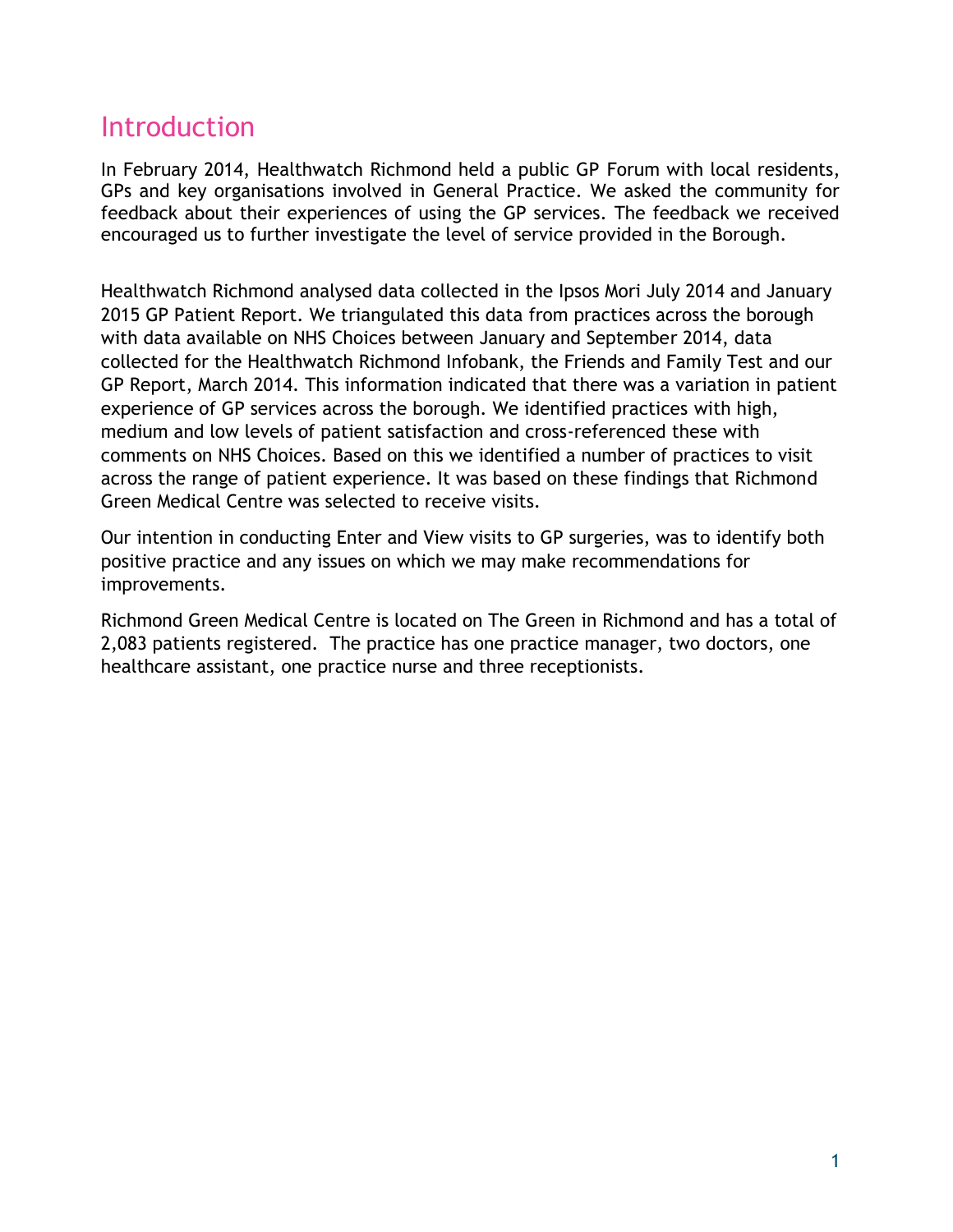## **Methodology**

### **Setting up the visits**

The visits to Richmond Green Medical Centre took place on the 20<sup>th</sup> April and 5<sup>th</sup> May. The visits were undertaken by two staff or volunteer authorised Enter and View Representatives. Each visit lasted two hours, one taking place in the morning and the other in the afternoon to ensure greater accuracy and representation of the patient population in our data. Enter and View Representatives undergo a thorough recruitment and training process including application, references, interviews, Enter and View training, specific training on conducting visits in GP Practices, and DBS checks. All the Enter and View representatives carried photographic identification cards at all times during the visits.

The practice was contacted in advance and mutually acceptable dates were agreed for the visits, which was then confirmed in writing. The visits were conducted in line with the Healthwatch Richmond Enter and View Policy, a copy of which was provided to the practice before the visit.

### **Conducting the visits**

Enter and View representatives approached patients in the waiting room of the practice, introducing themselves, Healthwatch Richmond and the purpose of the study. Patients were then asked for their consent and, once given, volunteers conducted a semi-structured interview. Our interviews with patients encouraged comments on both positive and negative aspects of the practice and focused on:

- Access to services
- Quality of care
- Overall satisfaction with the practice
- Any improvements patients would like to see

In addition, practice staff were interviewed and an observational audit of the service was carried out at each visit.

Each of the four Enter and View Representatives provided written reports of their findings, which were analysed by Healthwatch staff to identify trends and key issues arising from the data collected. These findings are presented below.

#### **Limitations**

Whilst we tried to ensure accuracy in data by conducting our visits on one afternoon and one morning, it became clear that most of the patients we spoke to were either retired or currently not working. It is important to note that this may have had an impact on our findings, particularly in relation to opening hours and accessibility of booking appointments.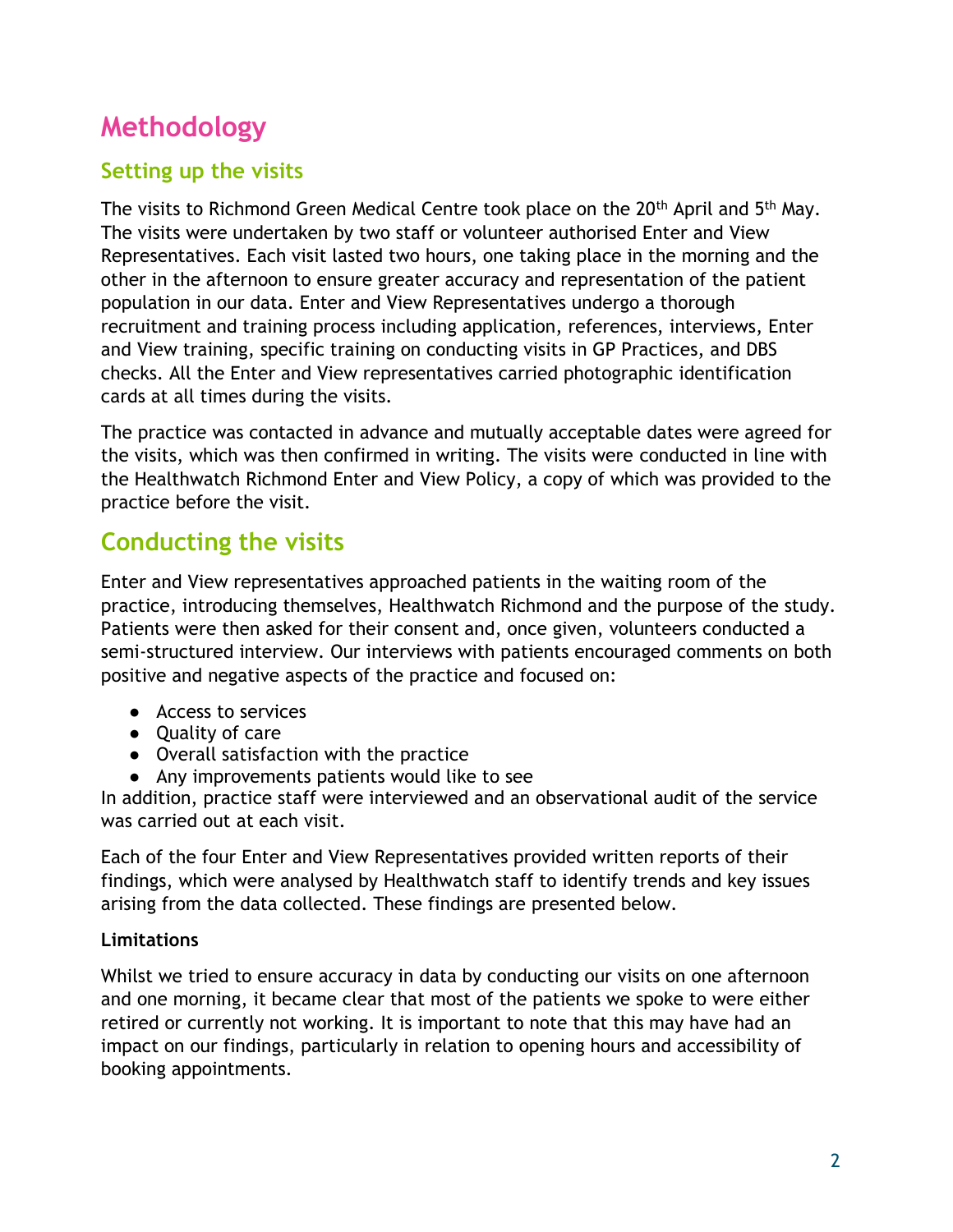## **Overall Findings**

Overall, our findings suggest that patients are highly satisfied with their experience of Richmond Green Medical Centre.

Most importantly for patients, the surgery has a small patient population and is situated locally, "*the best thing is how small it is, and the doctors know everything about me, as do the receptionists."* Overall, patients felt that they could always get an appointment when they wanted one and noted this was down to the "*accommodating staff*." Our findings also reveal that the surgery takes a very proactive approach to patient feedback as exposed by extended opening hours in the week. The patients we interviewed felt that their opinions were appropriately heard and responded to by the practice staff.

We also identified small areas for improvement, especially in regards to communication and the information available for patients. In particular, we did not observe information in alternative languages, despite speaking to a number of patients whose first language was not English. In addition, patients were unaware of the existence of the online booking system and we observed no communication about this on the practice website, leaflet or indeed inside the practice.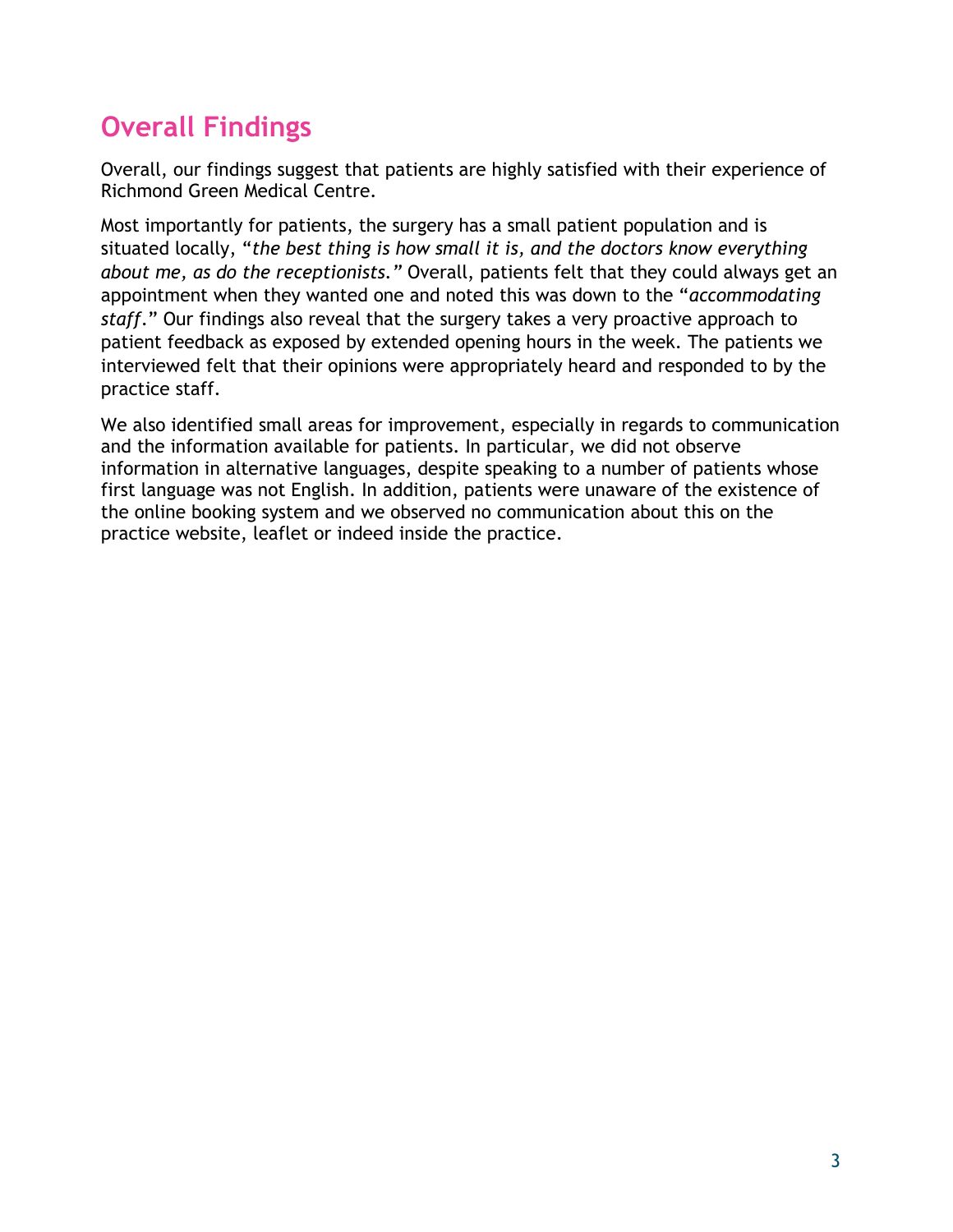## **Findings**

## **Environment**

The practice is situated within the peaceful surroundings of The Green in Richmond. Whilst the building is clearly marked with a sign presenting the name of the surgery, it does not include the names of the surgery's doctors. The practice's opening hours were clearly marked in the front window of the surgery. However, our representatives felt that they could be more clearly advertised inside the practice, especially in the waiting room area.

With a ramp to the front door and a wide entrance, the practice provides good access for wheelchairs. Staff assured us that wheelchairs and prams could access all areas of the practice, despite very narrow corridors through to the waiting room area. A spacious disabled toilet is included and was in a good condition during our visits.

The practice clearly advertises the range of clinics offered and the different services provided by the health professionals working there on their website. However, there was no information on staff at the practice and we did not observe staff wearing name badges. Comments from patients and staff suggested this was because "*everyone knew everyone*."

The waiting room was very small with 12 chairs in a confined space. Yet, we observed that this provided plenty of space for the number of patients waiting with a maximum of three waiting at any one time.

The furnishings were very old fashioned, and we did observe some wallpaper coming off the wall close to the entrance. The surgery is lined with carpeted floors throughout and chair surfaces are non-washable. The practice informed us that the carpet floors at the practice are cleaned twice weekly and steamed when required. The seats in the waiting area are also cleaned twice weekly and steamed when required. Overall, the environment was positively viewed by our visitors and by the patients.

We recommended that a display at reception of staff names and their different functions could be helpful to any new patients and should be made clear to all patients. All staff should wear badges detailing their names and job title.

We also recommended that during its next refurbishment, the practice should consider investing in washable floors and furniture throughout the practice to ensure it is easy to clean and maintain the premises. This will help to reduce the risk of infection.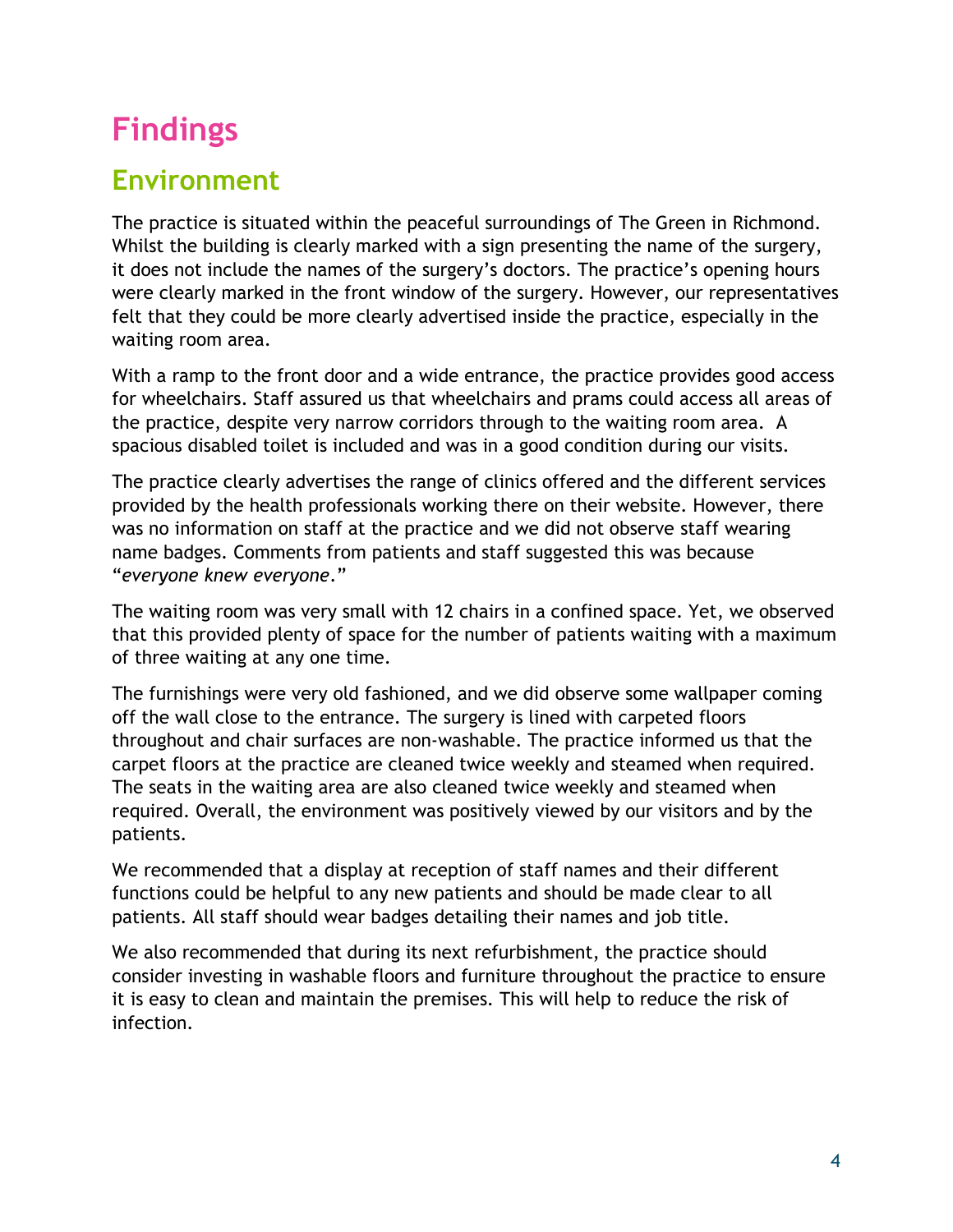#### **Practice's Response**

The practice assured us that all staff will wear NHS cards with their names and job title in the very near future. They noted that the small size of the practice means that most patients know staff by their names.

The practice will consider investing in washable floors and furniture when the funds are made available from NHS England. They informed us that the PPG did not consider linoleum floors and plastic chairs in keeping with the practice's location in Richmond nor with its patients' expectations.

#### **Reception**

We observed that the reception area was very close to the entrance, causing potential problems for patients wanting to have confidential conversations if queues build. This problem did not arise during our visits and staff reassured us that it was rarely an issue.

We recommended that the surgery places a sign at reception stating that if patients would like to have a confidential conversation with staff then they can ask to speak to them in another room. This will mitigate any issues if queues do develop.

#### **Practice's Response**

The practice told us that when patients wish to have a confidential conversation with a member of staff, they just ask at reception and the patient is taken to a side room.

They assured us that since receiving our report, a sign has been placed on the notice board at reception to inform patients that if they would like to have a confidential conversation with a member of staff they can ask to them in another room.

#### **Atmosphere**

Most of the patients we spoke to told us that they were drawn to the "*local, family feel*" of the surgery. Many of the patients told us that they would just "*pop-in*" to enquire about prescriptions or appointments because they lived so close to the surgery. One patient told us that they wouldn't recommend the surgery because they didn't want it to become "*over-crowded, it's just perfect as it is*." Another patient commented that "*the best thing is how small it is, the doctors know everything about me, as do the receptionists.*" The staff we interviewed also spoke about knowing the patients very well and therefore being able to help them in the most appropriate way.

## **Patient Advocacy**

#### **Patient Feedback**

The practice has received one complaint in the past 12 months. The Practice Manager told us that the practice is very proactive with any concerns raised by patients and bases their work on a, "*compliment, comments and complaints procedure*." We were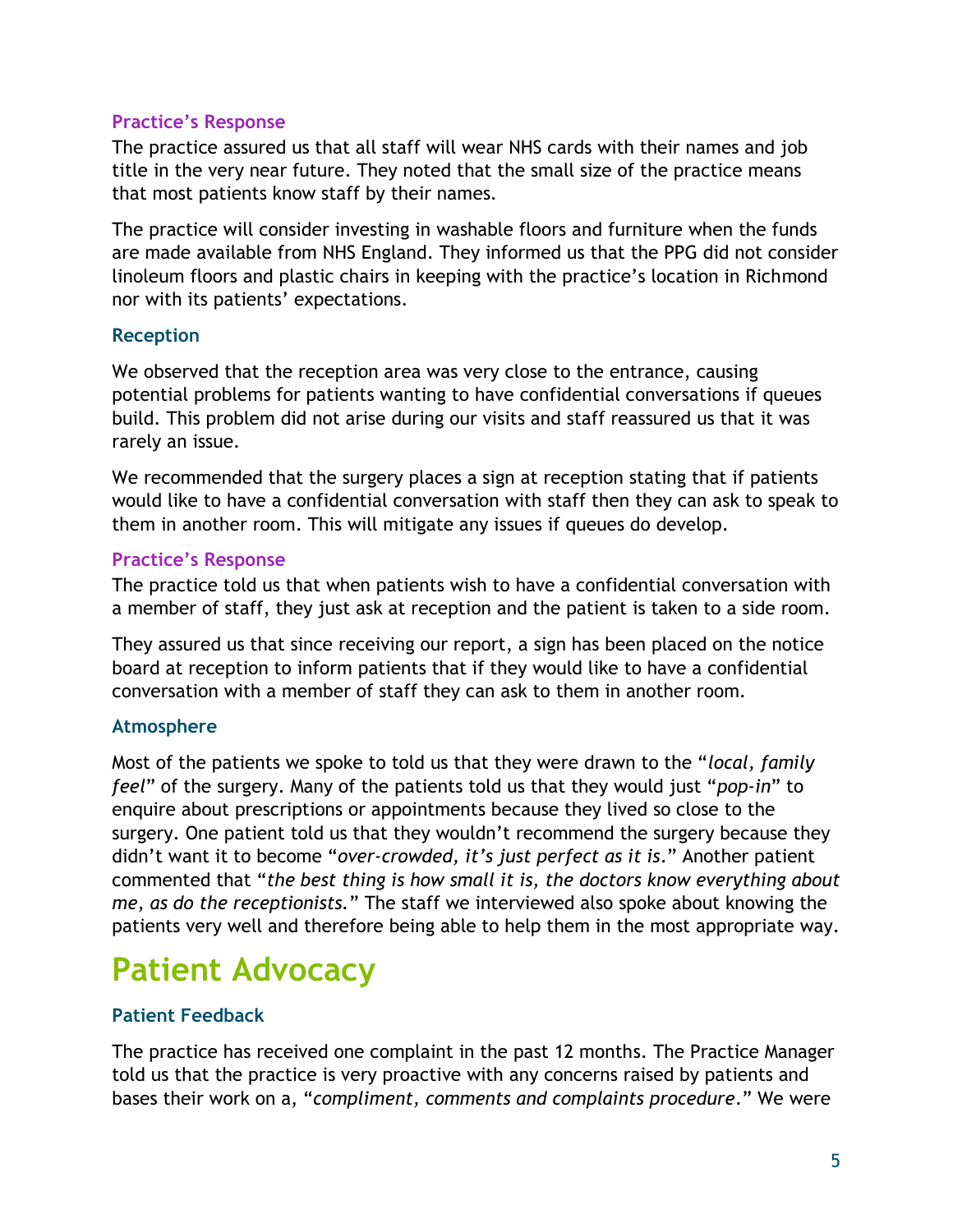told that this meant that any problems raised would be dealt with quickly before it even reached the stage of an official complaint. We observed a feedback box and noted that the complaints policy was clearly shown in the practice.

The practice's Patient Participation group (PPG) is clearly advertised. It is clear that the PPG has been extremely proactive in ensuring that extended and improved care is delivered to the patient population. In particular, the extended hours have been modified following a patient survey and telephone consultations have been introduced. The patients attested this, expressing their appreciation of the extended hours and telephone consultations.<sup>1</sup>

In turn, the Practice Manager told us that the practice has approached feedback from the PPG in a collaborative manner, "*we find them inspiring and the practice team appreciates the feeling of mutual involvement and support from the group*."

However, when asked about the PPG, most patients we spoke to were unaware of their existence or function within the surgery, despite the clear advertisement.

#### **Information**

Our visitors observed large amounts of printed information in the practice. Information about local services is displayed on the patients' notice boards in the waiting area and at reception. In the waiting area, there are two A4 folders that contain leaflets with information about all local support services available to patients. The Practice Manager informed us that the rotating information stand is refilled with new information regularly.

A number of patients said they had found the information displayed in the practice useful especially in relation to their condition or felt that they could ask their doctor for information if needed

While there was a significant quantity of information in the practice there were some important pieces of information that we did not observe and felt should be provided by the practice. This included information in alternative languages for people whose first language was not English. We spoke to a few patients where English was not their first language and therefore had trouble understanding the information provided. We were informed by the practice that both British Sign Language (BSL) service and translation service is available on request.

We recommended that the practice should consider providing information in other languages, or promoting the option for information in other languages, as well as the translation service<sup>2</sup>. Patients using foreign languages should be given online access to

 $\overline{a}$ 

<sup>1</sup> PPG report March 2015

<sup>&</sup>lt;sup>2</sup> The NHS Choices website provides information in other languages http://www.nhs.uk/aboutNHSChoices/aboutnhschoices/Aboutus/Pages/languageshub.aspx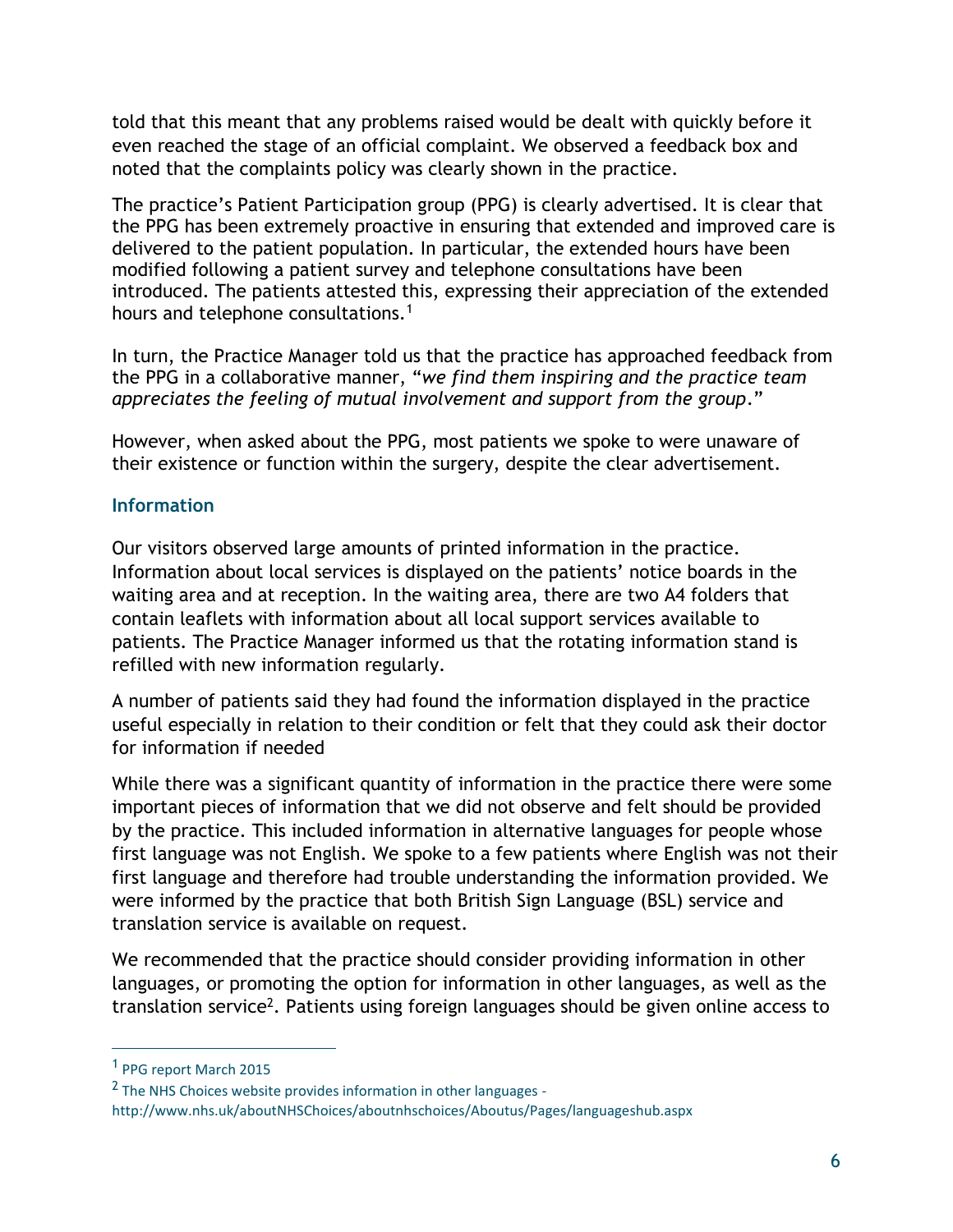information. A card providing a language key is a good way to provide access to information for patients inside the surgery.

We did not see any evidence of this information during our visit but the practice told us that in their practice leaflet it states that a translator can be arranged with prior notice if patients so wish. At reception, they also told us that there is a Language Identification guide that the receptionists can give to patients when required.

## **Appointments**

#### **Booking appointments**

During our visits, the majority of patients told us that booking appointments was easy, that they had been able to book with the GP of their choice, that they could always get appointments when they needed them and that they were happy with the appointments on offer to them.

Most patients told us that if it was urgent, they could always get an appointment on the day, "*The surgery tries really hard to get you a same day appointment, I cannot fault it.*" One patient told us that he had to wait a week for an appointment once but that he was satisfied because it wasn't "*an emergency*."

One patient we interviewed told us that it is hard for her to get an appointment when she wants one because she is in full-time work.

Currently, there is no text message appointment reminder service. The PPG have conducted a survey with patients to understand whether this is something that would be used by patients.<sup>3</sup> The findings have yet to be published.

The practice has a functioning online booking system and has started advertising the system to patients and collecting patients email addresses to facilitate the process. Most patients were not aware that appointments could be booked online. One patient said that they weren't aware of the online appointment booking system, but they would use it if it was on offer. Another patient told us that they would not use it because they are "*not online.*" After visiting the practice we looked for the online booking system on the practice website. We could not find any information about it on the practice website or indeed, in the practice leaflet.

The current method of promoting the online appointment booking service is ineffective. We recommended that the practice improves the way the online system is promoted by ensuring information on how to register is presented in the practice leaflet and on the website. This will make the process simpler for patients who would like to use this service.

 $\overline{a}$ 

<sup>&</sup>lt;sup>3</sup> PPG report 2015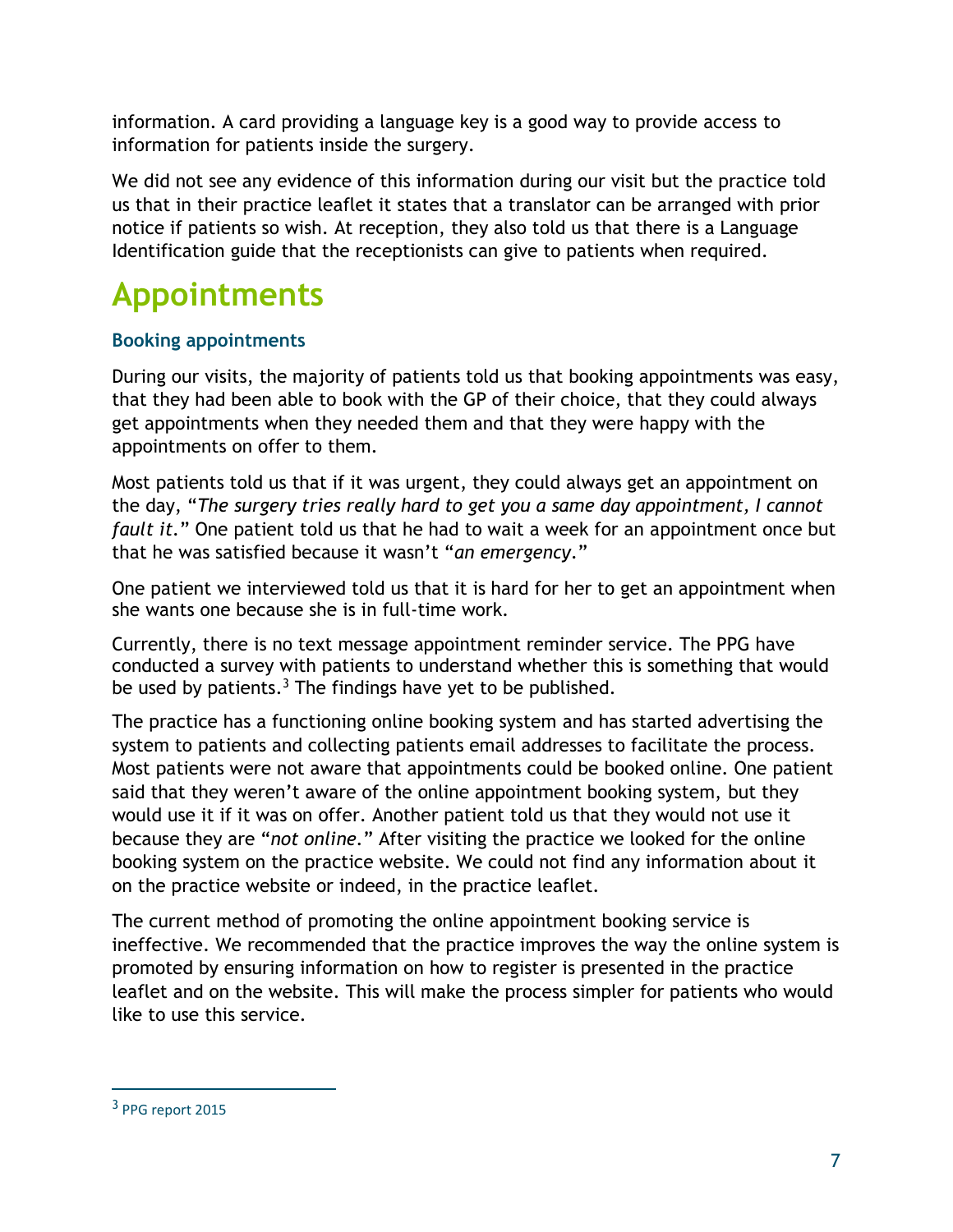#### **Practice's Response**

The practice responded that they are currently updating all patients' telephone numbers and email addresses. The practice is offering newly registered patients the choice of registering for online services. Once the system is running without problems, the service will be offered to all patients.

The practice also told us that many patients have expressed reservations as the system places them at a disadvantage as they are not online and gives priority to the young, computer savvy patients who have less medical needs.

#### **Waiting times**

During one of our visits, the waiting room was observed to be very quiet. Most patients noted that it took no more than 10-15 minutes waiting time before they were seen. However, one patient told us that waiting times, "*get progressively worse as the day goes on."*

#### **Opening Hours**

The majority of patients we spoke to were happy with opening hours, many commenting on the extended hours on Wednesday evening. Patients told us that they had never had to use another service because the surgery was closed.

However, one patient we spoke to told us that it would be helpful to have more weekend and evening appointments because they were in full-time employment.

#### **Out of Hours**

Information about out of hours is displayed outside the surgery and the practice leaflet explains the use of different services. A poster is also displayed in the waiting area and another poster "where can you get the right treatment" is displayed explaining how to access various services including out of hours access. Most patients we spoke to didn't know there was an out-of-hours service available but noted that they could probably look it up on the website or in the practice leaflet.

## **Quality of care**

#### **Training and Professional Development**

Staff members interviewed felt well supported in their roles, enjoyed their jobs and felt that they were offered and encouraged to undertake regular training. Our representatives were satisfied with the training and qualifications achieved by staff.

The majority of patients we spoke to felt that the best thing about the practice was the welcoming staff. Perceptions about the staff overall were very positive, being described as "*welcoming*" and "*caring*," which was supported by our own observations.

#### **Receptionists**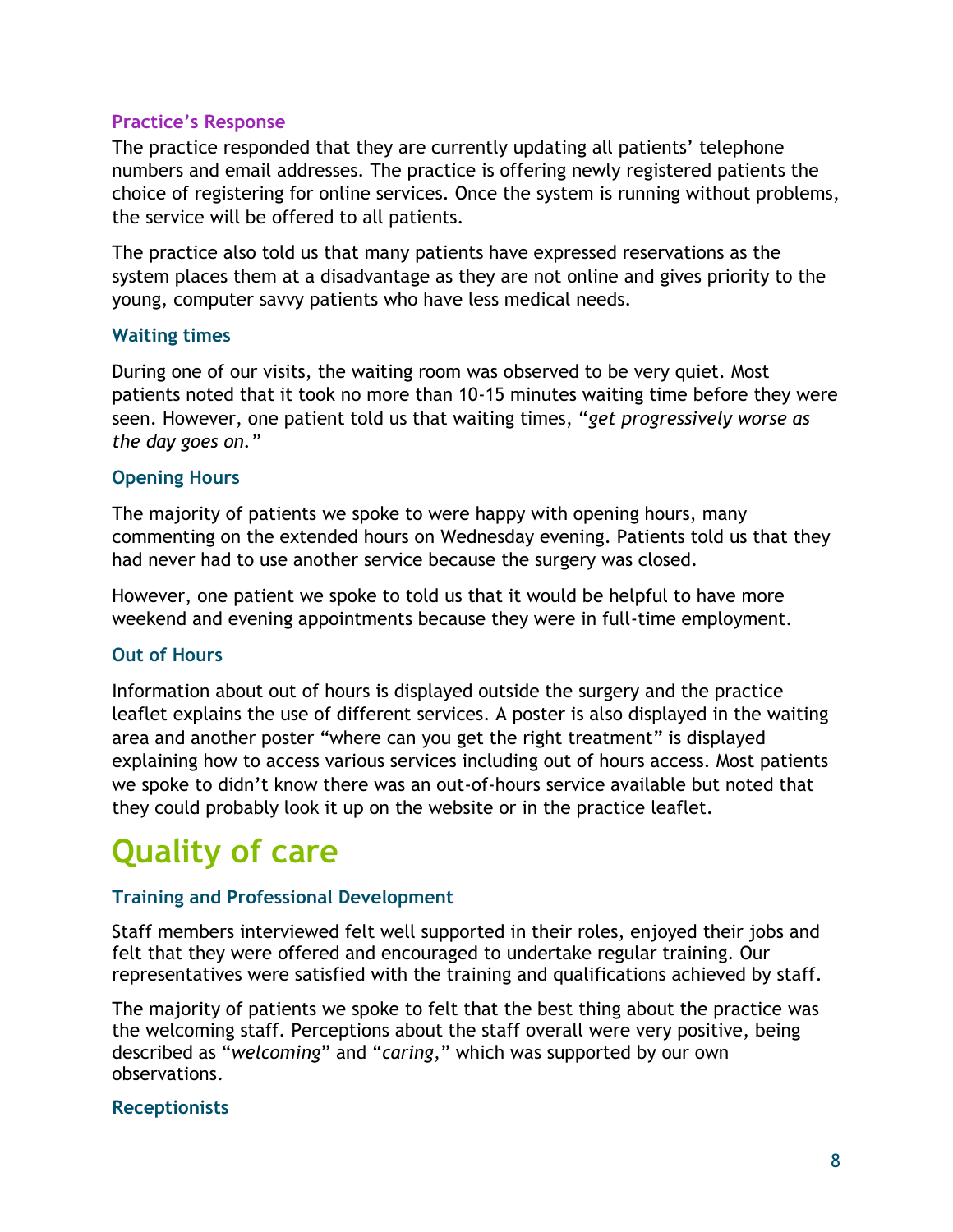Patients viewed the reception staff as "*friendly,"* "*pleasant* and "*considerate."* Most acknowledged that the receptionists are respectful and would try hard to "*accommodate my needs*."

#### **GPs and Nurses**

Many said that they had confidence in their skills and ability and didn't have any problems in discussing problems with them. The doctors at the surgery were described as, "very caring," "jovial," "happy," and "kind."

The majority of patients felt they were involved in their care and treatment, that they were given choice and they could always ask if there was something they didn't understand.